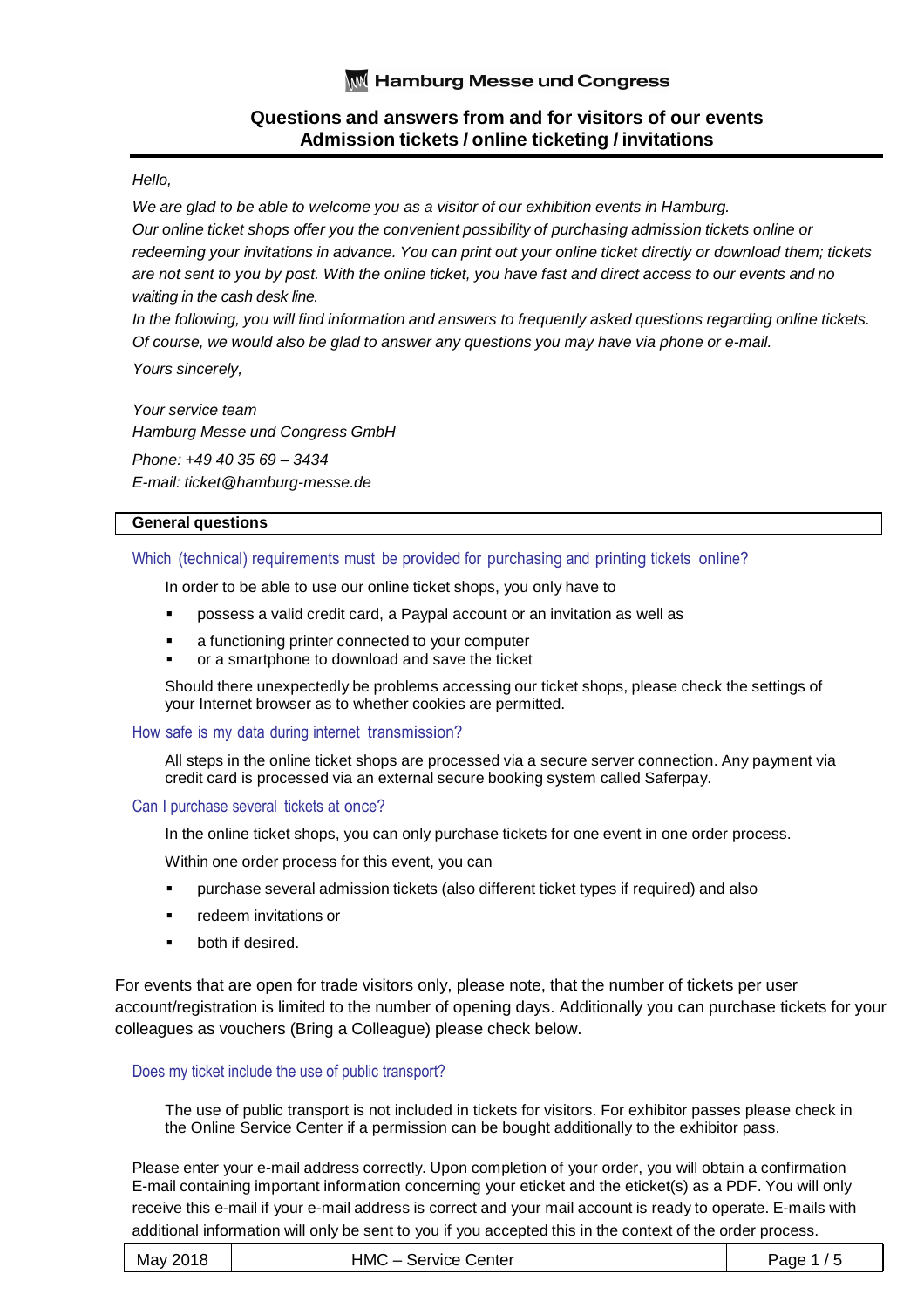# **Admission tickets**

How do I find the online ticket shop for the event I would like to visit?

You will clearly be made aware of the respective online ticket shop on the website of our fairs and exhibitions in the months prior to the event.

In any case, you can access the online shop via the option "Visitors" and then click the button prices and tickets.

Alternatively, you can select and open the desired ticket shop at https://www.hamburgmesse.de/en/visitors/online-services/ticket-shop/ if the shop you are looking for is already online.

# When is the first day I can buy tickets in the online shop?

Our online ticket shops enable you to purchase your entrance ticket before the trade fair takes place. The shops are online 7 weeks prior to the event at the latest, in certain cases much earlier. They can be used 7 days a week and 24 hours per day.

The ticket shops remain open throughout the event until the last day of the fair. Tickets purchased online are valid immediately.

Please consider: Particularly in the days directly before the event as well as on the first day of the fair, the online shop is very busy. This can lead to longer response times in exceptional cases; therefore, please make early use of our ticket shops.

#### How do I pay tickets purchased online?

You can pay via credit card or PayPal.

How do I pay admission tickets purchased directly at the fair?

The ticket offices will continue to accept cash, EC cards, American Express, Master and Visa cards.

#### Is there another way to purchase tickets in advance?

There is no other possibility of purchasing tickets in advance other than the online ticket shops.

Benefit from the convenient and secure possibility of purchasing tickets online in advance, printing them out or download them and visiting our fairs without having to wait at the cash desk.

# How do I redeem an invitation?

Do you have an invitation with invitation code that was provided to you by an exhibitor? Then please read our information on redemption on the next page.

For certain events, our marketing partners offer vouchers for reduced but **not** free admission (e.g. Budnikowski or ADAC). If you have such a voucher, please select the ticket type "Voucher", do not select "redeem invitation".

As an alternative, invitation/voucher codes can also be redeemed at the cash desk. But please note that there might be different prices for tickets purchased online or onsite. Please check the website of your preferred event.

# Can discounts for families, students or senior citizens be booked online?

Usually this is possible but to be sure please check the website of your preferred event "For visitors" and then "Prices".

# From which age do I have to pay for my children?

For almost all our Fairs open to public children 6 years and up pay a reduced admission, children under 6 years of age are free. But to be sure please check the website of your preferred event "For visitors" and then "Prices".

| May 2018 | HMC - Service Center | Page $2/5$ |
|----------|----------------------|------------|
|----------|----------------------|------------|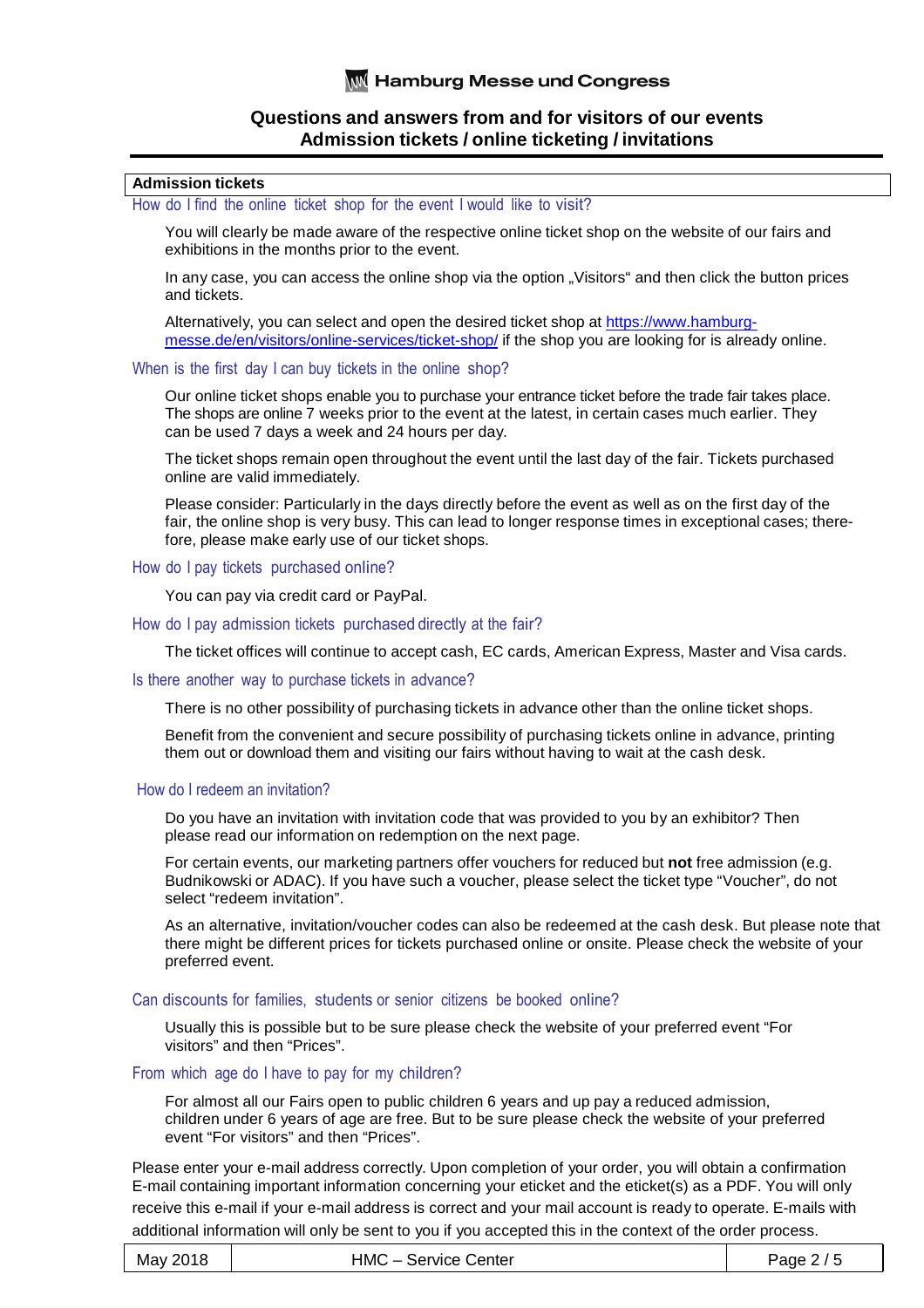### **Admission tickets**

#### I have forgotten my online ticket; what do I do now?

No problem! Onsite at the cash desk or at our information desk in the entrances the ticket can be reprinted in case the ticket was ordered on your name in the ticket shop. Please make sure you have a prove of identification with you.

Is an online ticket as a PDF document or a graphic file on my notebook sufficient for being admitted?

Yes, provided that the QR Code is readable. Please find additional information on printing in this document.

#### My name on the ticket is incorrect – is this a problem?

The ticket can be scanned at the cash desk. The cashier will check and correct the name. For fairs open for public there is no name on the ticket.

#### Can I cancel an online ticket order?

No, an eticket cancellation is not possible.

#### Can I exchange an online ticket…

### … for another ticket type or a ticket for another fair?

No, unfortunately, neither is possible, since the QR code on your online ticket is assigned to the event and ticket type you chose.

# Can I use an online ticket several times?

No. Every ticket can only be used for one person. The QR code printed on the ticket ensures that it is not possible for several persons to obtain access with the same ticket or copies of the ticket. If you bought a 2 Day Ticket or a Season Ticket, you can use this several days.

# Do I receive a confirmation after having bought a ticket?

Yes; after completing the order, you receive a confirmation via e-mail. This e-mail contains a link for

accessing the ticket shop again so you can print out your ticket or download it again if necessary and

your ticket(s) in PDF format.

Please preserve this e-mail until your visit is over.

# Is the confirmation e-mail valid as a ticket?

No; the confirmation e-mail does not replace your online ticket. It only serves to confirm your online ticket purchase and provides you the link via which you can print out your ticket or download it again if necessary.

#### I have not received the confirmation e-mail after registration. What shall I do?

Please check if the e-mail can be found in the spam file of your e-mail account. If not please send us an e-mail to ticket@hamburg-messe.de or call us +49 40 3569 3434.

# I have not received the ticket(s). What shall I do?

Please check if the e-mail can be found in the spam file of your e-mail account. If not please send us an e-mail to ticket@hamburg-messe.de or call us +49 40 3569 3434.

| May 2018 | HMC - Service Center | Page $3/5$ |
|----------|----------------------|------------|
|----------|----------------------|------------|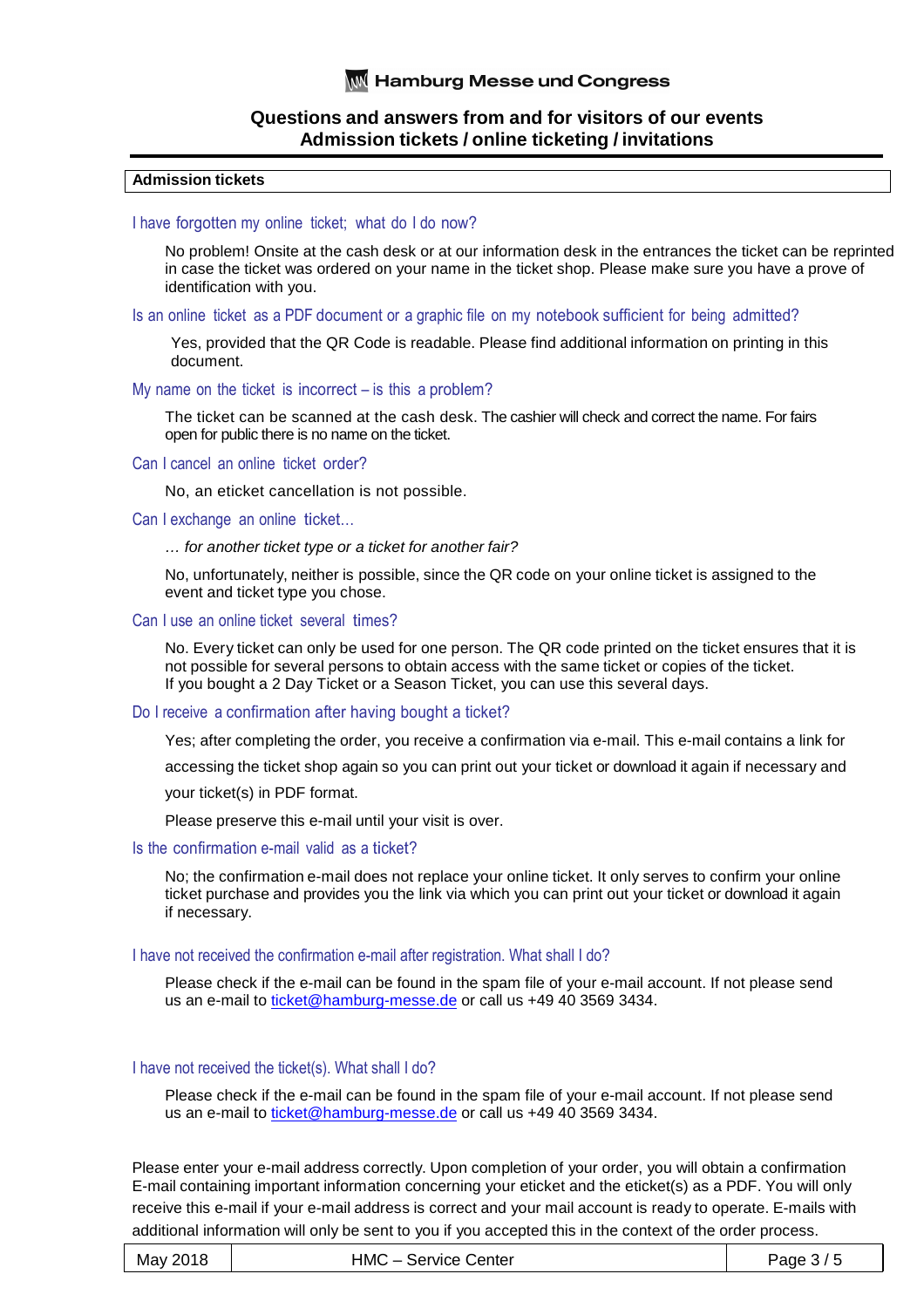# **Invitations / Voucher codes**

# Can I redeem invitations online?

Do you have an invitation code, which was provided to you by an exhibitor? This entitles you to free entry on one day of the event. The exhibitor pays your admission fee.

You can exchange one or several invitation code(s) conveniently online for a valid online ticket:

- Select the ticket type "Redeem invitation" in the ticket shop of the desired event.
- After entering your address, you have to identify the invitation by entering the invitation

code. Every invitation can only be used once and is blocked afterwards.

# Can I use an invitation for another event?

No, this is not possible. The invitation entitles you to accessing the specified event in the current year.

How do I obtain an invitation?

Invitations are exclusively provided to the customers by the exhibitors.

# Can I also redeem invitations directly at the fair?

Invitations can also be exchanged for admission tickets at the cash desk or if provided at our PC lanes in the entrance areas. Please not that onsite you might have to wait in line so use the possibility of redeeming your invitation online in advance.

Can admission ticket vouchers used on the Internet be used again at the fair?

No, they are automatically marked as being used.

# Can I use an invitation to pay for part of a 2-day ticket or a season ticket?

No, this is not possible.

# **Printing online tickets/redeemed invitations**

What do I have to keep in mind when printing?

Use normal white paper for the print-out of your online ticket and print it in its original size (DIN A4). The ticket print-out has to remain this way; do not cut it out.

Use the printer setting Black/white print or Four-color print.

Do not print in red – the QR code cannot be read by the scanner. Make sure that the QR code can be read easily. Should it be damaged, use the link included in your confirmation e-mail and print the ticket again.

Please avoid using the "save mode" for printing the ticket.

I cannot print out my online ticket.

Please check your printer connection – the connection between printer and computer – and make sure that the printer is ready to use.

My ticket is not displayed on the screen – what do I have to do?

Please deactivate the pop-up blocker and click on "Print ticket" once more.

Please check if Adobe Reader is installed on your computer.

Otherwise you can download the freeware here: http://get.adobe.com/de/reader/

| May 2018 | HMC<br><sub>ン</sub> ー Service Center i | Page 4 $\prime$ |
|----------|----------------------------------------|-----------------|
|----------|----------------------------------------|-----------------|